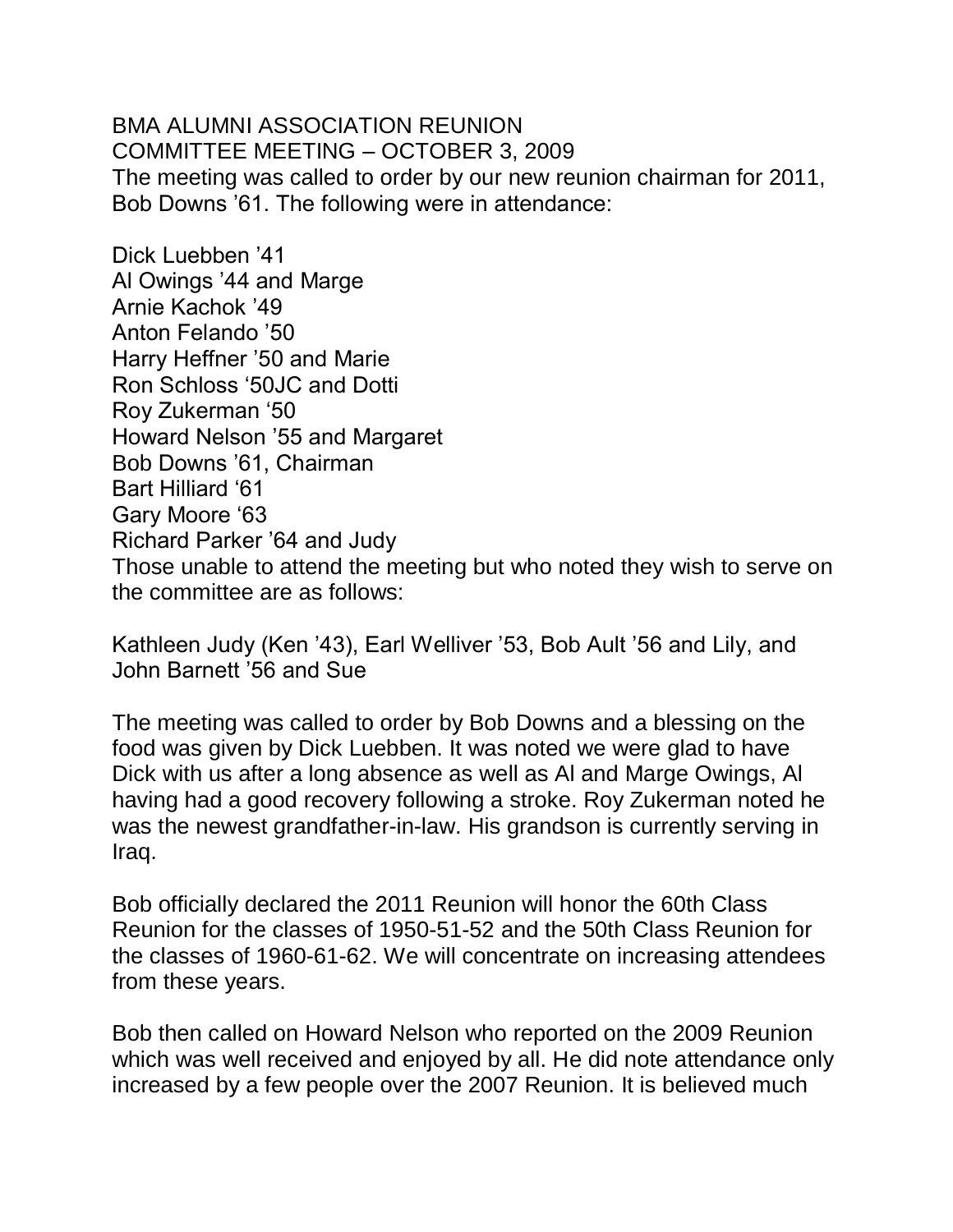has to do with the cost due to the economy. Howard also thanked Gary Moore for holding down the welcome table for much of the event. He further noted that Art Ruiz thanked us for the Charity Event we held which produced \$700 for the Riverside VETS. Costs of the auction were covered by Frank "Skip" and Penny Brown '64 and Judy Parker held the auction. We had new attendees at the reunion and Howard noted they "want to come back". Howard thanked the Parkers and Mitch and Janice Lewis '66 for their assistance with the reunion, and Mitch providing the bagpipe music.

Bob Downs then noted that Don Glennie had attended the 2007 Reunion for the first time and passed away two weeks later. Don's wife told Bob that he couldn't talk about anything else following the reunion. We may obtain some of his memorabilia. Bob will also talk to Jim Kirmse's wife regarding his memorabilia.

Richard Parker then gave us the treasurer's report noting our balance is \$3,480.00 which is a good start for this term. We also have Forever Postage Stamps still on hand. We received donations from Kathleen Judy (Ken '43) and Randy Wood III '63.

Dotti Schloss then reported on the newsletter thanking Richard and Judy Parker for handling the mailing which entails obtaining the envelopes and newsletter, placing the labels, stamping the envelopes, and folding and stuffing the newsletter. A big job off Dotti's shoulders, and she is appreciative. She also reported for Doug Halbert regarding updating factual information and passing on any new prospects to him so they can be added to the mailing list. She reminded everyone to take a look at our website to see the great updates Doug has done. He provides us with many hours of support.

Old business - Bob then reported on golf shirts with the BMA logo (one of which he was wearing). He has found a reduced price of \$25 for a golf shirt with collar and embroidery. Gary Moore suggested we offer the shirts for sale telling about them in the newsletter and then offering them on the 2011 Reunion Registration Form. That way they can be given to those attending the reunion in their packet and those not attending can be mailed. Everyone liked this idea, and we will proceed.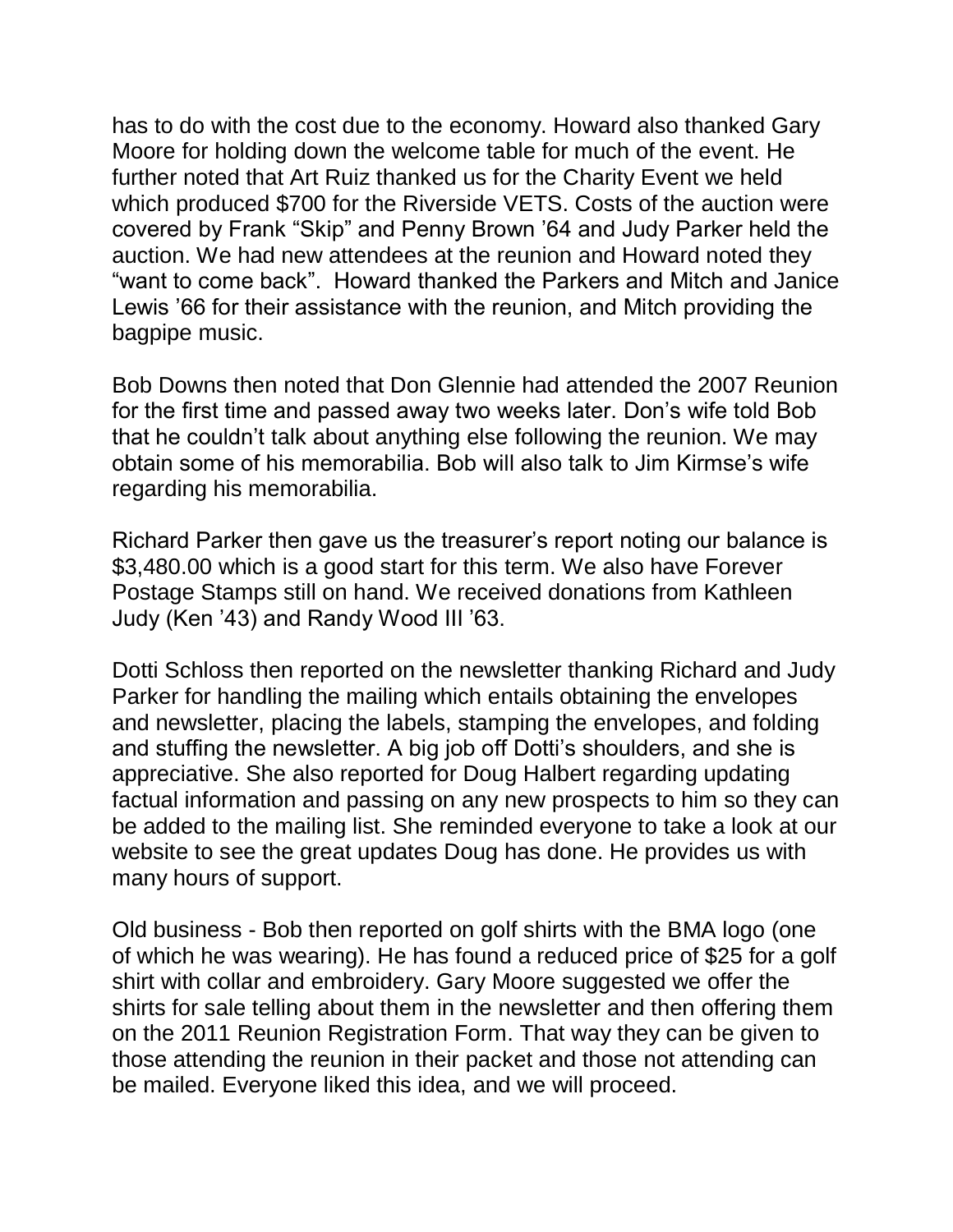New business - Bob noted he wishes to form committees. He is looking for cadets to work on finding classmates and updating our information on them. Bob will handle the classes of '60-'61, Don Hanson '62 and '65, Gary Moore '63, Richard Parker '64 and Mitch Lewis '66. He needs others to volunteer for all other years, both San Diego and Glendora.

He then proposed that Judy Parker chair the "Site Selection Committee". So moved by Dotti and seconded by Ron Schloss. Judy then reported she had some thoughts about selecting a site and reducing costs. She noted we could have a daytime event ending in the late afternoon so there wouldn't be night driving to worry about and thus eliminating an expensive dinner. She also advised hotel prices are up on the weekends, but much less during the week. After discussion, the committee liked the idea of a Sunday arrival with the main event on Monday thereby people wanting to make a vacation could still travel on the weekend and stay over. It was decided we should send out a survey with the next newsletter asking for opinions on these ideas and others providing a return postcard with the results.

The committee further discussed the possibilities of going to Nico Saad's San Nicholas Hotel or to a casino property. While offering great activities, travel was of concern since people arrive on three different days and gathering places just for our group such as the DoubleTree bar area, may not be offered at casinos. Judy will review these ideas.

Bob Downs then reported he would be asking Skip Brown if he would head up golf at the next reunion; Skip has had a good turnout on his efforts before. Bob also discussed having wives activities and another charity event. These were well received.

Roy Zukerman moved the meeting be adjourned; seconded by Gary Moore.

Respectfully submitted,